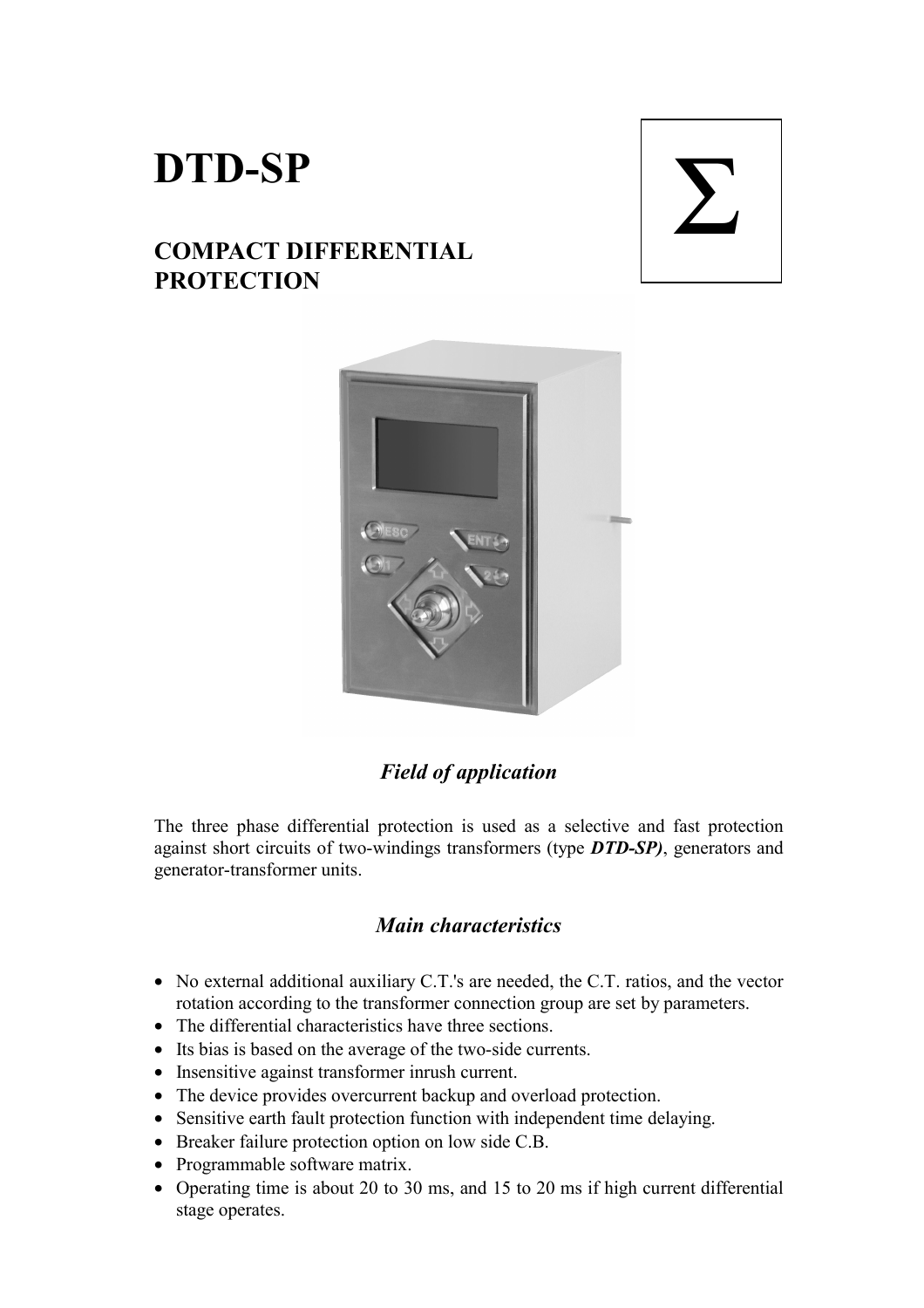### *Differential protection working principle*

The currents are connected through input C.T.'s and analogue low pass filters to the multiplexer and A/D converter.

Setting the current balance of the differential protection is very easy. The main C.T. primary and secondary rated currents, the transformer rated current in percent of the C.T rated values need to be set. The current phase shift according to the transformer connection group (e.g.Yd11) is to be set by a parameter.

| Vector group<br>parameter | Connection      | <b>Vectors</b>                                      | Angle<br>α                   |
|---------------------------|-----------------|-----------------------------------------------------|------------------------------|
| 0                         | Dd <sub>0</sub> | $U_1$ <sup>†</sup> $U_2$                            | 0 <sup>0</sup>               |
| $\mathbf{1}$              | Yy0             | $U_1$ $\oplus$ $U_2$                                | 0 <sup>0</sup>               |
| $\boldsymbol{2}$          | Dy1             | $U_1 \nightharpoonup U_2$                           | 30 <sup>0</sup>              |
| 3                         | Yd1             | $U_1 \uparrow U_2$                                  | 30 <sup>0</sup>              |
| $\overline{\mathbf{4}}$   | Dy5             | $U_1$ $\tau$ <sub><math>\swarrow</math></sub> $U_2$ | $150^{0}$                    |
| 5                         | Yd5             | $\mathbb{Z}^{U_2}$<br>$U_1$ <sup>-</sup>            | $150^{0}$                    |
| 6                         | Dd <sub>6</sub> | $\overline{h}$ , $\overline{U_2}$<br>$U_1$          | $180^{0}$                    |
| 7                         | Yy <sub>6</sub> | $-U_2$<br>$U_1$                                     | $180^0$                      |
| 8                         | Dy7             | $U_2$<br>$U_1$                                      | $210^0$ (-150 <sup>0</sup> ) |
| 9                         | Yd7             | $U_1$<br>$U_{2\,\preceq}$                           | $210^0$ (-150 <sup>0</sup> ) |
| 10                        | Dy11            | $U_2 \oplus U_1$                                    | $330^0$ (-30 <sup>0</sup> )  |
| 11                        | Yd11            | $U_2 \oplus U_1$                                    | $330^0$ (-30 <sup>0</sup> )  |

Phase shift:  $U_2 = U_1.e^{j\alpha}$ .

*Table 1 Transformer connection and code values* 



*Fig. 1 Polarity of the current transformers*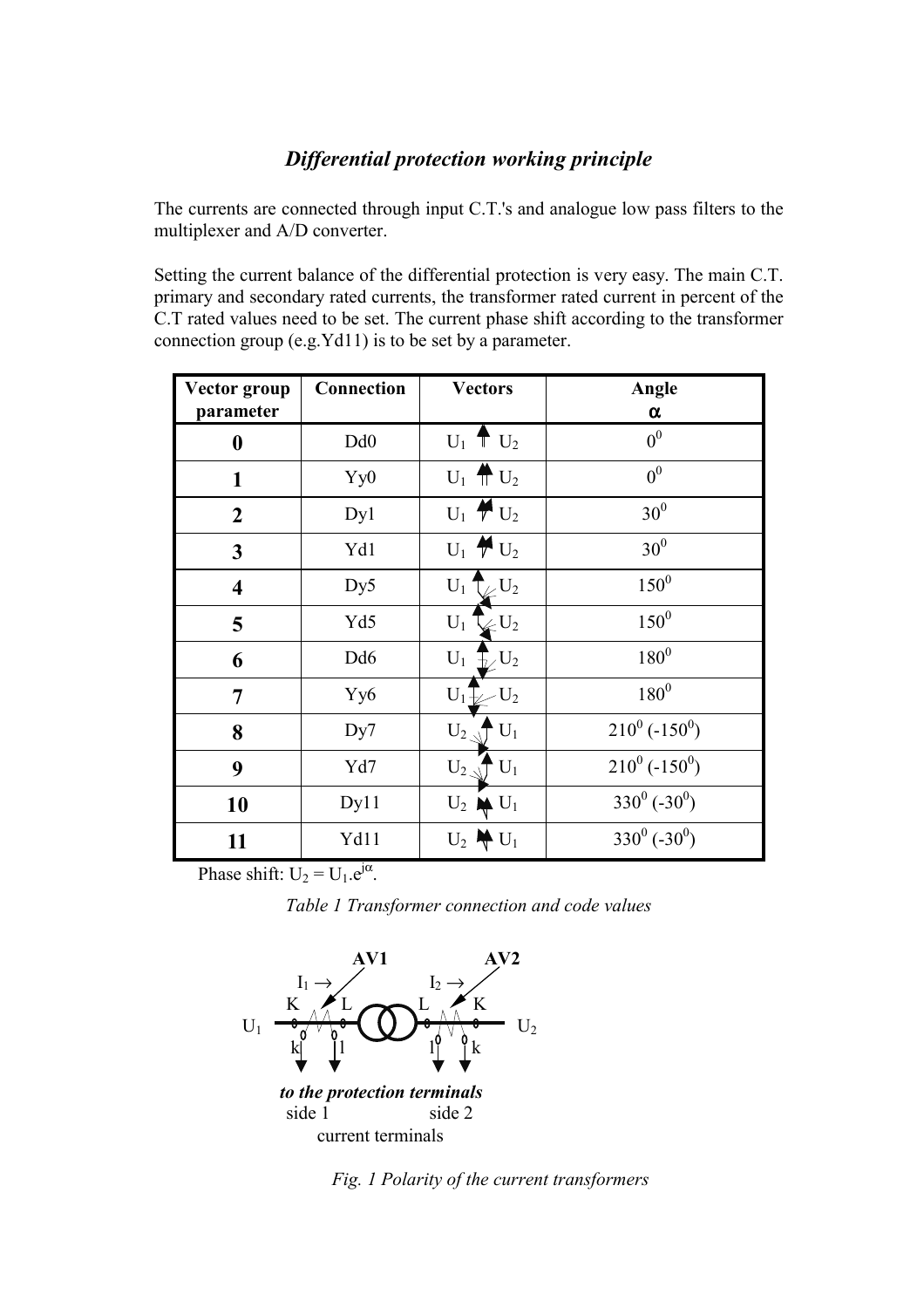

**f1%** Setting of the first horizontal section of the characteristic. It determines the basic sensitivity of protection in per cent of the transformer rating current.

**f2%** Setting of second section gradient of the characteristic. It is necessary for compensating the regulating transformer range. This section is a line originated from the origin.

**f3%** Setting of the third section. It is necessary for compensating the C.T. saturation, hence its gradient is always tg $\alpha=2$ , and originating on the vertical axis at  $[-f3\%]$ .

**f2h** Setting of the second harmonic blocking. It is necessary against false trip on inrush current. It blocks if the second harmonic content of the differential current in per cent is more then the set value.

**Id>>** Setting of a high current value. If the differential current is higher than the set one the protection trip without bias. In the present case, the operation time is 15 to 20 ms.

The overcurrent relay has one stage only at side 1, and two stages at side 2. As an option, sensitive earth fault relay can be integrated into the relay. As an option, additional timer is used for breaker failure protection. The protection has 8 output relays which can be programmed by software matrix.